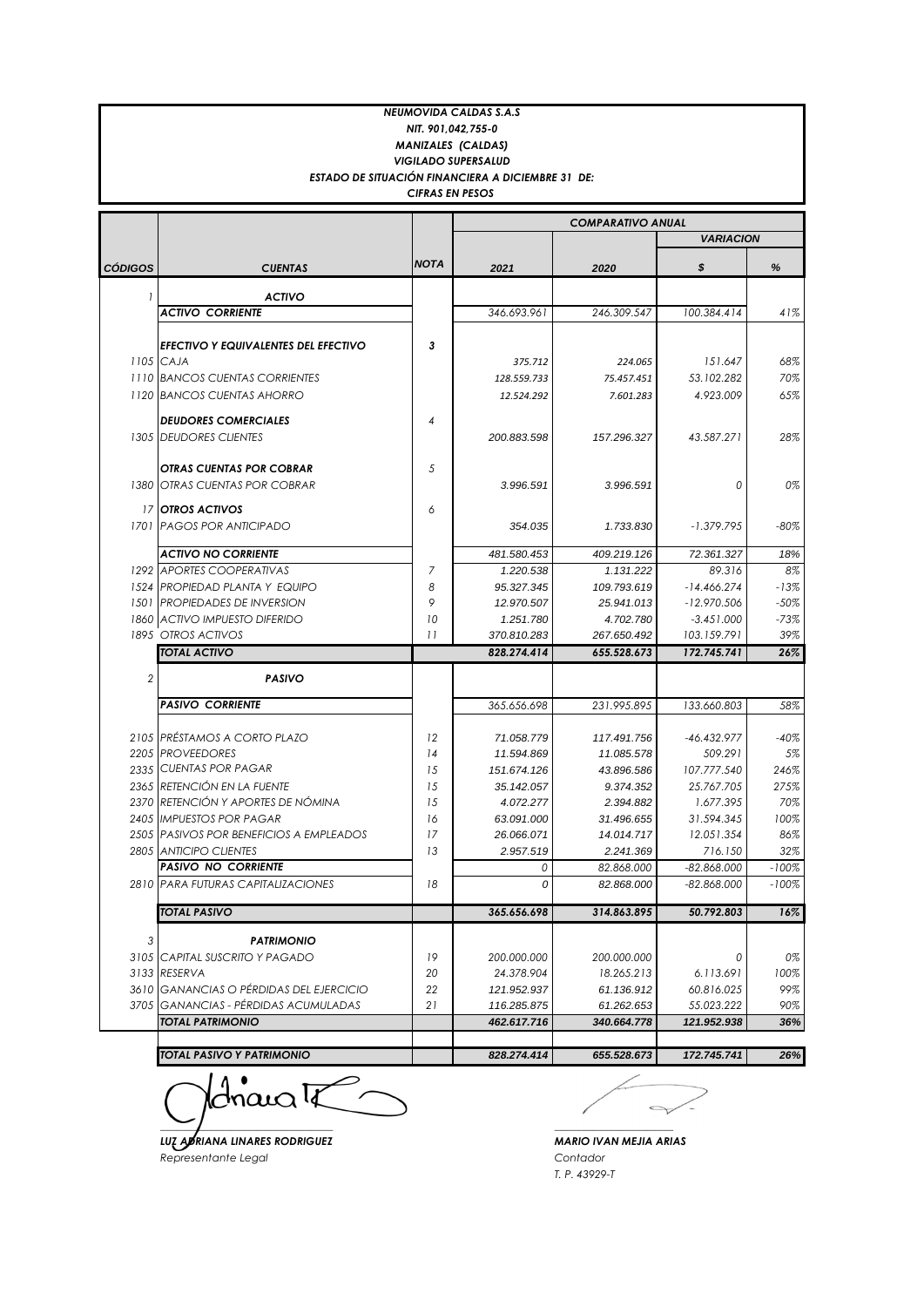## *NEUMOVIDA CALDAS S.A.S NIT. 901,042,755-0 MANIZALES (CALDAS) VIGILADO SUPERSALUD ESTADO DE RESULTADOS INTEGRAL DE ENERO 1 A DICIEMBRE 31 DE: CIFRAS EN PESOS*

|                |                                    |             | <b>COMPARATIVO ANUAL</b> |                |                  |        |
|----------------|------------------------------------|-------------|--------------------------|----------------|------------------|--------|
|                |                                    |             |                          |                | <b>VARIACION</b> |        |
| <b>CODIGOS</b> | <b>CUENTAS</b>                     | <b>NOTA</b> | 2021                     | 2020           | s                | %      |
|                |                                    |             |                          |                |                  |        |
| 41             | <b>INGRESOS OPERACIONALES</b>      |             |                          |                |                  |        |
|                | 4165 SERVICIOS SOCIALES DE SALUD   | 23          | 1.067.630.588            | 627.342.516    | 440.288.072      | 70%    |
|                | TOTAL INGRESOS OPERACIONALES       |             | 1.067.630.588            | 627.342.516    | 440.288.072      | 70%    |
|                |                                    |             |                          |                |                  |        |
|                | 61 COSTOS                          | 24          |                          |                |                  |        |
|                | 6125 INSUMOS                       |             | 37.806.621               | 28.433.747     | 9.372.874        | 33%    |
|                | 6125 GASTOS DE PERSONAL            |             | 215.145.769              | 120.489.715    | 94.656.054       | 79%    |
|                | 6125 HONORARIOS                    |             | 337.698.186              | 143.095.637    | 194.602.549      | 136%   |
|                | 6125 ARRENDAMIENTOS                |             | 74.381.637               | 71.623.100     | 2.758.537        | 4%     |
|                | 6125 OTROS                         |             | 33.085.140               | 32.390.814     | 694.326          | 2%     |
|                | TOTAL COSTOS                       |             | 698.117.353              | 396.033.013    | 302.084.340      | 76%    |
|                | <b>UTILIDAD OPERACIONAL</b>        |             | 369.513.235              | 231.309.503    | 138.203.732      | 60%    |
|                |                                    |             |                          |                |                  |        |
|                | 51 <b>GASTOS OPERACIONALES</b>     | 25          |                          |                |                  |        |
|                | 5105 GASTOS DE PERSONAL            |             | 45.613.901               | 10.655.333     | 34.958.568       | 100%   |
|                | 5110 HONORARIOS                    |             | 24.957.090               | 35.974.801     | $-11.017.711$    | $-31%$ |
|                | 5115 IMPUESTOS                     |             | 3.467.086                | 2.370.892      | 1.096.194        | 46%    |
|                | 5125 CONTRIBUCIONES Y AFILIACIONES |             | 627.788                  | $\overline{O}$ |                  |        |
|                | 5130 SEGUROS                       |             | 1.504.284                | 351.023        | 1.153.261        | 100%   |
|                | 5135 SERVICIOS                     |             | 2.015.160                | 1.130.672      | 884.488          | 78%    |
|                | 5140 GASTOS LEGALES                |             | 1.592.050                | 1.875.600      | $-283.550$       | $-15%$ |
|                | 5145 MANTENIMIENTO Y REPARACIONES  |             | 3.887.700                | 4.514.000      | $-626.300$       | $-14%$ |
|                | 5155 GASTOS DE VIAJE               |             | 5.244.200                | 2.075.900      | 3.168.300        | 153%   |
|                | 5160 DEPRECIACION                  |             | 21.156.274               | 20.063.819     | 1.092.455        | 5%     |
|                | 5165 AMORTIZACIONES                |             | 17.761.923               | 17.161.837     | 600.086          | 3%     |
|                | 5195 OTROS GASTOS                  |             | 16.198.824               | 13.748.226     | 2.450.598        | 18%    |
|                | 5199 PROVISION CARTERA             |             | 2.891.389                |                |                  |        |
|                | TOTAL GASTOS ADMINISTRATIVOS       |             | 146.917.669              | 109.922.103    | 36.995.566       | 34%    |
| 5305           | <b>GASTOS FINANCIEROS</b>          | 26          | 33.393.528               | 30.858.941     | 2.534.587        | 8%     |
|                |                                    |             |                          |                |                  |        |
|                | TOTAL GASTOS OPERACIONALES         |             | 180.311.197              | 140.781.044    | 39.530.153       | 28%    |
|                | <b>RESULTADO OPERACIONAL</b>       |             | 189.202.038              | 90.528.459     | 98.673.579       | 109%   |